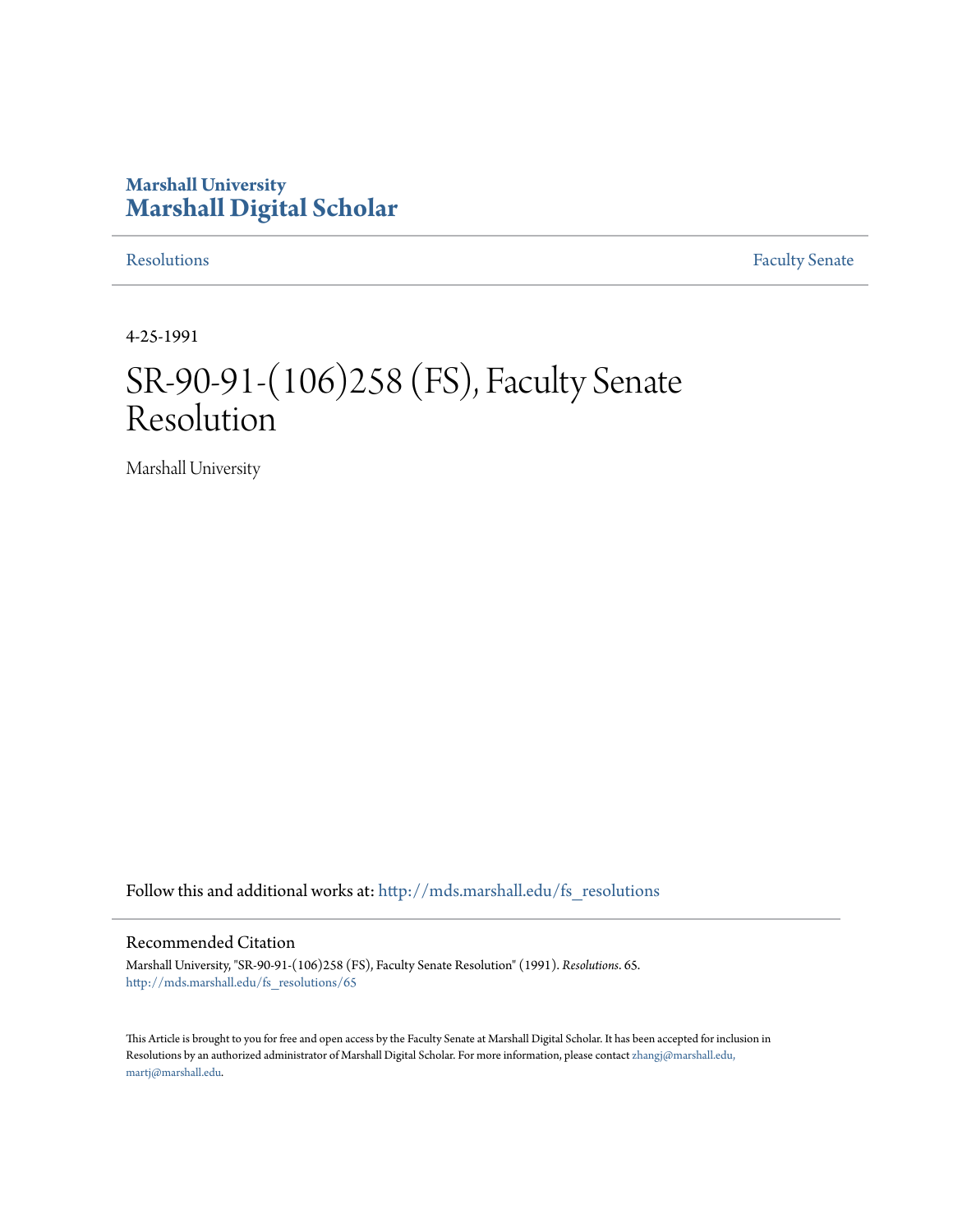### FACULTY SENATE RESOLUTION

## **SR-90-91-{106)258 {FS)**

**WHEREAS,** the Marshall University faculty has great and appropriate interest in the selection of an individual to serve as the next President of Marshall University; and

**WHEREAS,** the faculty has participated extensively in campus interviews with the five candidates designated as finalists, and has deliberated the apparent strengths and weaknesses of each; and

-<br>|<br>|<br>|

**WHEREAS,** the faculty has reached strong consensus regarding the candidates and finds one candidate to be far superior to the others as the individual best suited to address Marshall University's problems and to lead this university forward; and

**WHEREAS,** the faculty, after lengthy deliberation and careful consideration of all five candidates, found this one candidate to be the only acceptable candidate among the five presented; and

**WHEREAS,** all other major campus constituencies making a recommendation independently have also endorsed this individual as their only choice, and

**WHEREAS,** a new President needs the support of all the major campus constituencies in order to be effective, and

**WHEREAS,** the Faculty Senate recognizes that the final authority to select the President rests with the Board of Trustees,

**BE IT RESOLVED** that on this, the 25th day of April 1991, the Faculty Senate of Marshall University by this action urges in the strongest possible terms the members of the University of West Virginia Board of Trustees to consider and agree to accept the overwhelming mandate given on this campus to Dr. Bruce Carpenter, to be the next President of Marshall University.

#### **FACULTY SENATE PRESIDENT:**

)

| APPROVED<br>BY SENATE:           | DATE: $4/25/9$ |
|----------------------------------|----------------|
| <b>DISAPPROVED</b><br>BY SENATE: | DATE:          |
| UNIVERSITY PRESIDENT:            |                |
| بترام مدرسات<br>READ:            | DATE:          |
|                                  |                |

**SR-90-91-{106)258 {FS)**